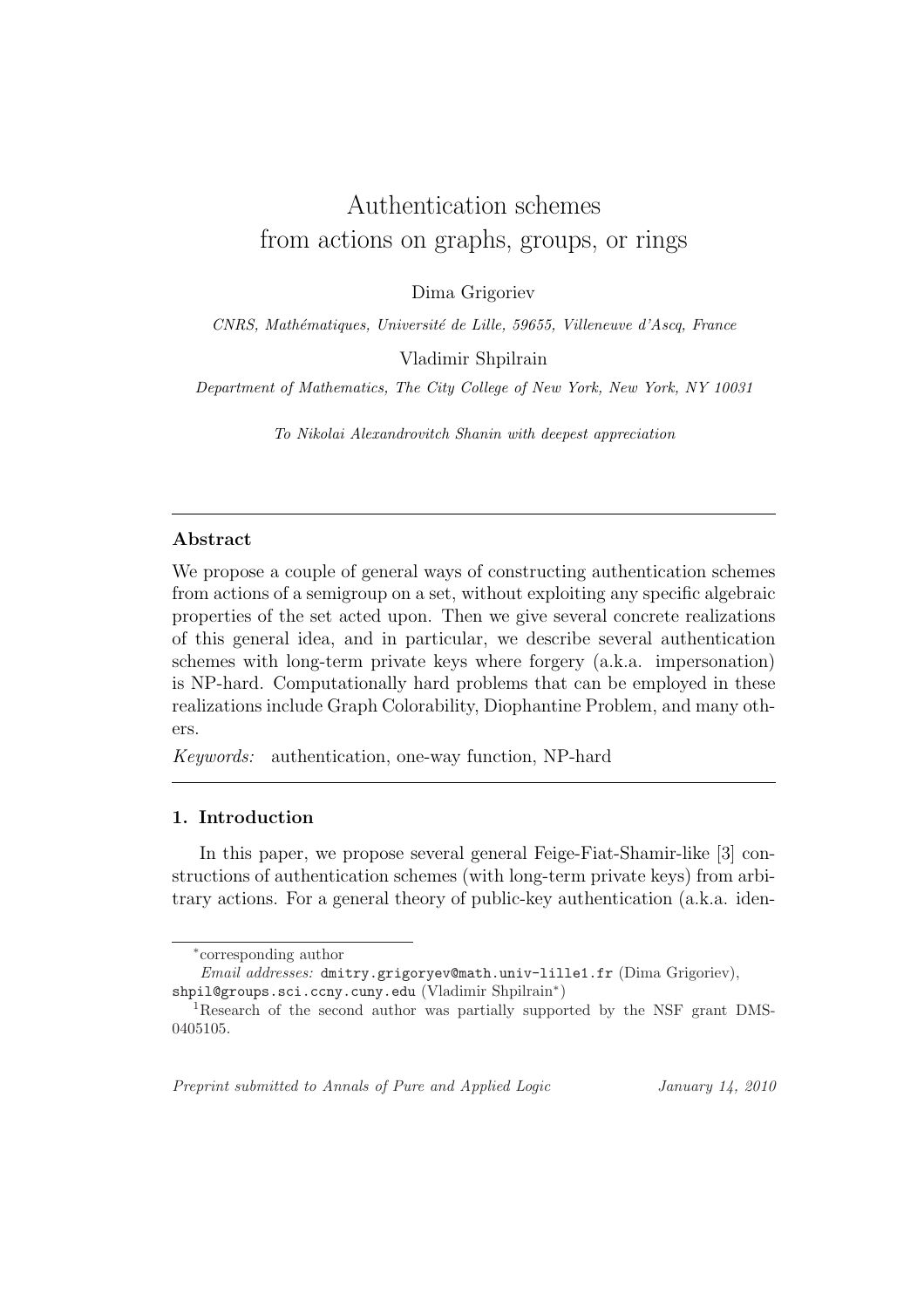tification) as well as early examples of authentication protocols, the reader is referred to [10].

Suppose a (partial) semigroup S acts on a set X, i.e., for  $s, t \in S$  and  $x \in X$ , one has  $(st)(x) = s(t(x))$  whenever both sides are defined. For cryptographic purposes, it is good to have an action which is "hard-to-invert". We deliberately avoid using the "one-way function" terminology here because we do not want to be distracted by formal definitions that are outside of the main focus of this paper. For a rigorous definition of a one-way function, we just refer to one of the well-established sources, such as [5]. It is sufficient for our purposes to use an intuitive idea of a hard-to-invert action which is as follows. Let X and Y be two sets such that complexity (or "size") |u| is defined for all elements u of either set. A function  $f: X \to Y$  is hard-toinvert if computing  $f(x)$  takes time polynomial in |x| for any  $x \in X$  (which implies, in particular, that complexity of  $f(x)$  is bounded by a polynomial function of  $|x|$ , but there is no known algorithm that would compute some  $f^{-1}(y)$  in polynomial time in |y| for every  $y \in f(X)$ .

In our context of actions, we typically consider hard-to-invert functions of the type  $f_x : s \to s(x)$ ; in particular, a secret is usually a *mapping s*, which makes our approach different from what was considered before. This idea allows us to construct several general Feige-Fiat-Shamir-like authentication schemes (with long-term private keys) from arbitrary actions, see Section 3. Then, in the subsequent sections, we give several concrete realizations of this general idea, and in particular, we describe several authentication schemes where recovering the prover's long-term private key from her public key is an NP-hard problem. We note however that what really matters for cryptographic security is computational intractability of a problem on a generic set of inputs, i.e., the problem should be hard on "most" randomly selected inputs. For a precise definition of the "generic-NP" class, we refer to [11]. Here we just say that some of the problems that we employ in the present paper, e.g. Graph Colorability, are likely to be generically NP-hard, which makes them quite attractive for cryptographic applications.

We also address an apparently easier task of *forgery* (a.k.a. *misrepresen*tation, a.k.a. impersonation), and show that in most of our schemes this, too, is equivalent for the adversary to solving an NP-hard problem. To be more specific, by *forgery* we mean the scenario where the adversary enters the authentication process at the *commitment* step, and then has to respond to the challenge properly.

Finally, we note that there were other attempts at constructing authen-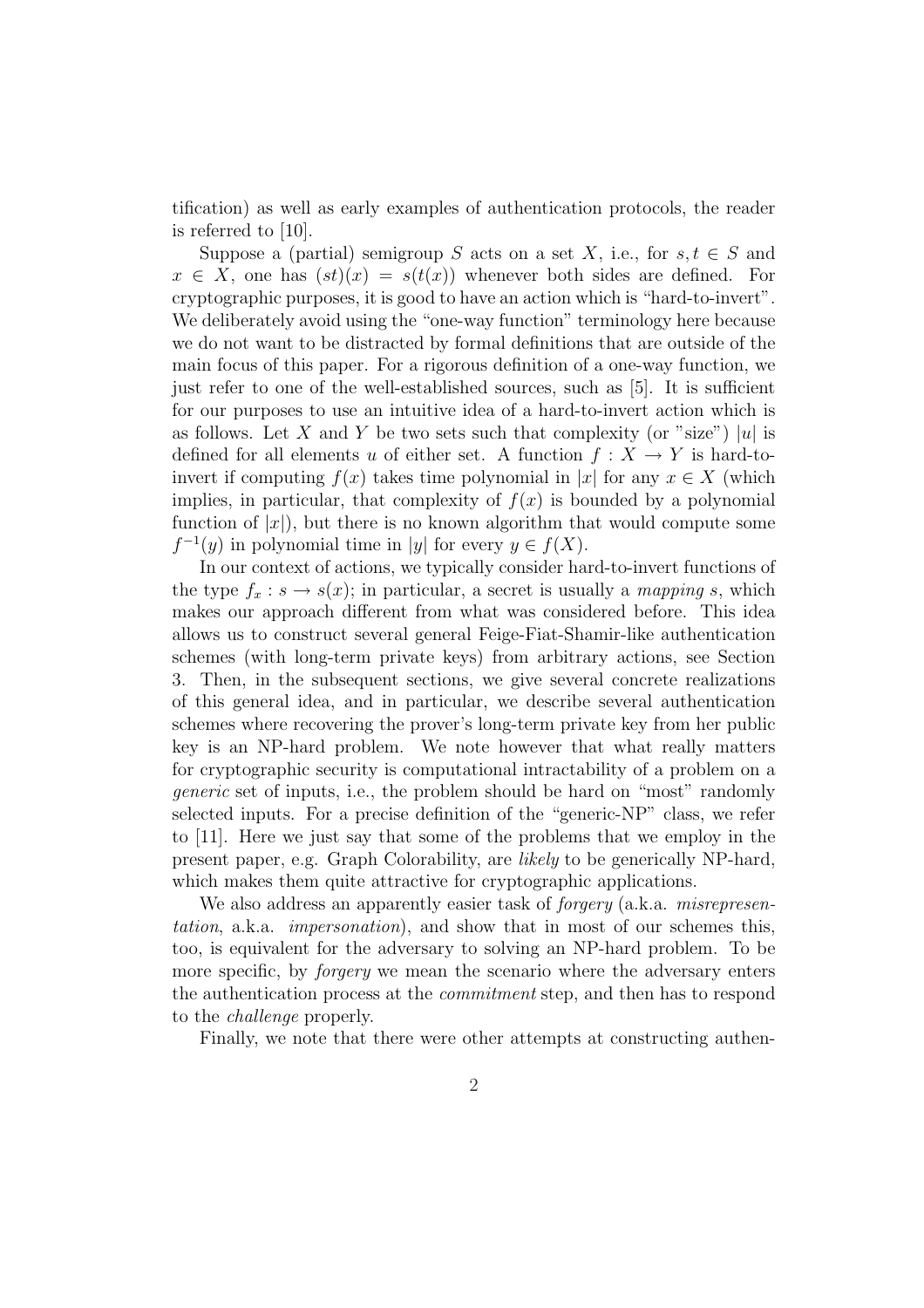tication schemes based on NP-hard problems (e.g. [1], [2]), but these constructions are less transparent, and it is not immediately clear how or why they work.

#### 2. When a composition of functions is hard-to-invert

Here we prove a simple but useful proposition about composing a hard-toinvert function with another function, which is not necessarily hard-to-invert.

**Proposition 1.** Let A, B and C be sets, and let  $\varphi : A \to B$  and  $\psi : B \to C$  be two functions such that computing  $\varphi(x)$  as well as  $\psi(x)$  takes time polynomial in |x| for any x for which the corresponding function is defined.

(a) If  $\psi$  is hard-to-invert and the domain of  $\psi$  is contained in the range of  $\varphi$ , then the composition  $\varphi \psi = \psi(\varphi)$  is hard-to-invert.

(b) If  $\varphi$  is hard-to-invert,  $\psi$  is injective (i.e., one-to-one), and the domain of  $\psi$  contains the range of  $\varphi$ , then the composition  $\varphi\psi = \psi(\varphi)$  is hard-to-invert.

*Proof.* (a) Let  $f = \psi(\varphi) : A \to C$ . By way of contradiction, suppose there is an algorithm A that computes some  $f^{-1}(c)$  in polynomial time in |c| for every  $c \in f(A)$ .

Now let  $y \in \psi(B)$ . Since the domain of  $\psi$  is contained in the range of  $\varphi$ , this implies  $y \in f(A)$ . Then we apply the algorithm A to y to get some  $a \in A$ . This takes polynomial time in |y|, and, in particular, the size of a is polynomial in |y|. Then we apply  $\varphi$  to a to get an element  $b \in B$ . This takes polynomial time in |a|, and therefore also in |y|. Since now  $\psi(b) = y$ , we have found a preimage of y under  $\psi$  in polynomial time in |y|, contradicting the assumption on  $\psi$  to be hard-to-invert.

(b) Again, let  $f = \psi(\varphi) : A \to C$  and suppose, by way of contradiction, that there is an algorithm  $\mathcal{A}_1$  that computes some  $f^{-1}(c)$  in polynomial time in |c| for every  $c \in f(A)$ .

Now let  $y \in \varphi(A)$ . Since the domain of  $\psi$  contains the range of  $\varphi$ , we can apply  $\psi$  to y to get  $\psi(y) = c \in C$ . This takes polynomial time in |y|. Then we apply the algorithm  $\mathcal{A}_1$  to c to obtain some  $a = f^{-1}(c)$ . This takes polynomial time in |c|, and therefore also in |y|. Now we claim that  $\varphi(a) = y$ , for if it was not the case, we would have  $y_1 \neq y$  such that  $\psi(y) = \psi(y_1) = c$ (since  $f(a)$  should be equal to c), contradicting the assumption on  $\psi$  to be injective.

 $\Box$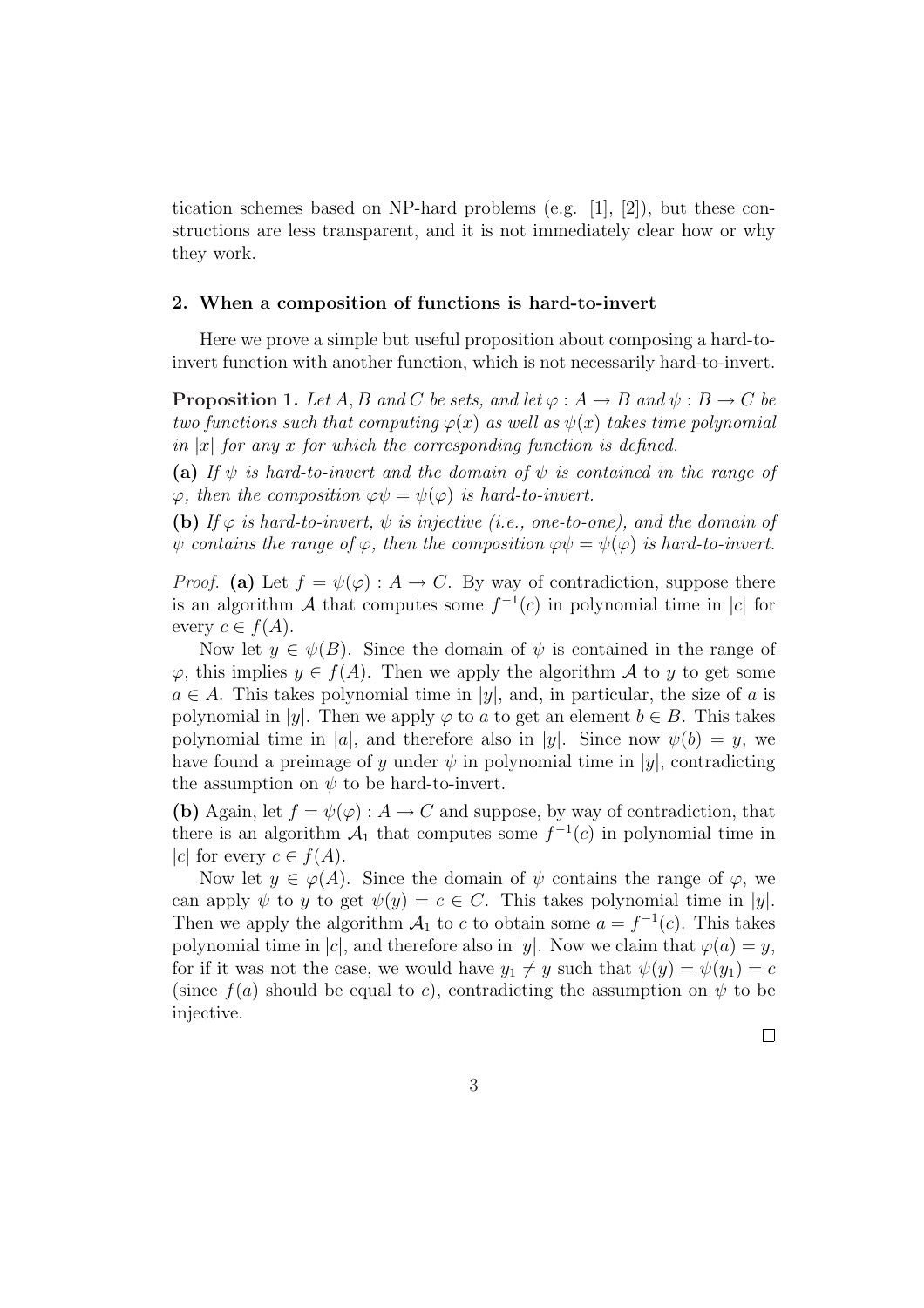#### 3. Three protocols

In this section, we give a description of three generic authentication protocols (or, rather, "meta-protocols", or "primitives", since we do not give any implementation details in this section). Here Alice is the prover and Bob the verifier.

#### 3.1. Protocol I

Suppose a set S acts on a set X, i.e., for any  $s \in S$  and  $x \in X$ , the element  $s(x) \in X$  is well-defined.

- 1. Alice's public key consists of a set X, a (partial) semigroup  $S$ , an element  $x \in X$ , and an element  $u = s(x)$  for some randomly selected  $s \in S$ ; this u is her long-term private key.
- 2. To begin authentication, Alice selects an element  $t \in S$  and sends the element  $v = t(s(x)) \in X$ , called the *commitment*, to Bob.
- 3. Bob chooses a random bit c, called the challenge, and sends it to Alice.
	- If  $c = 0$ , then Alice sends the element t to Bob, and Bob checks if the equality  $v = t(u)$  is satisfied. If it is, then Bob accepts the authentication.
	- If  $c = 1$ , then Alice sends the composition ts to Bob, and Bob checks if the equality  $v = ts(x)$  is satisfied. If it is, then Bob accepts the authentication.

#### 3.2. Protocol II

Yet another protocol involving a composition of actions (or mappings) is as follows.

- 1. Alice's public key consists of a set  $X$ , a (partial) semigroup  $S$  whose elements may act on X, an element  $x \in X$ , and an element  $z = r(x)$ for some randomly selected  $r \in S$ ; this z is her long-term private key.
- 2. To begin authentication, Alice selects an element  $y \in X$ , together with two elements  $s, t \in S$  such that  $s(x) = y$  and  $t(y) = z$ . She then sends the element  $y$  (the commitment) to Bob.
- 3. Bob chooses a random bit c, the challenge, and sends it to Alice.
	- If  $c = 0$ , then Alice sends the element s to Bob, and Bob checks if the equality  $s(x) = y$  is satisfied. If it is, then Bob accepts the authentication.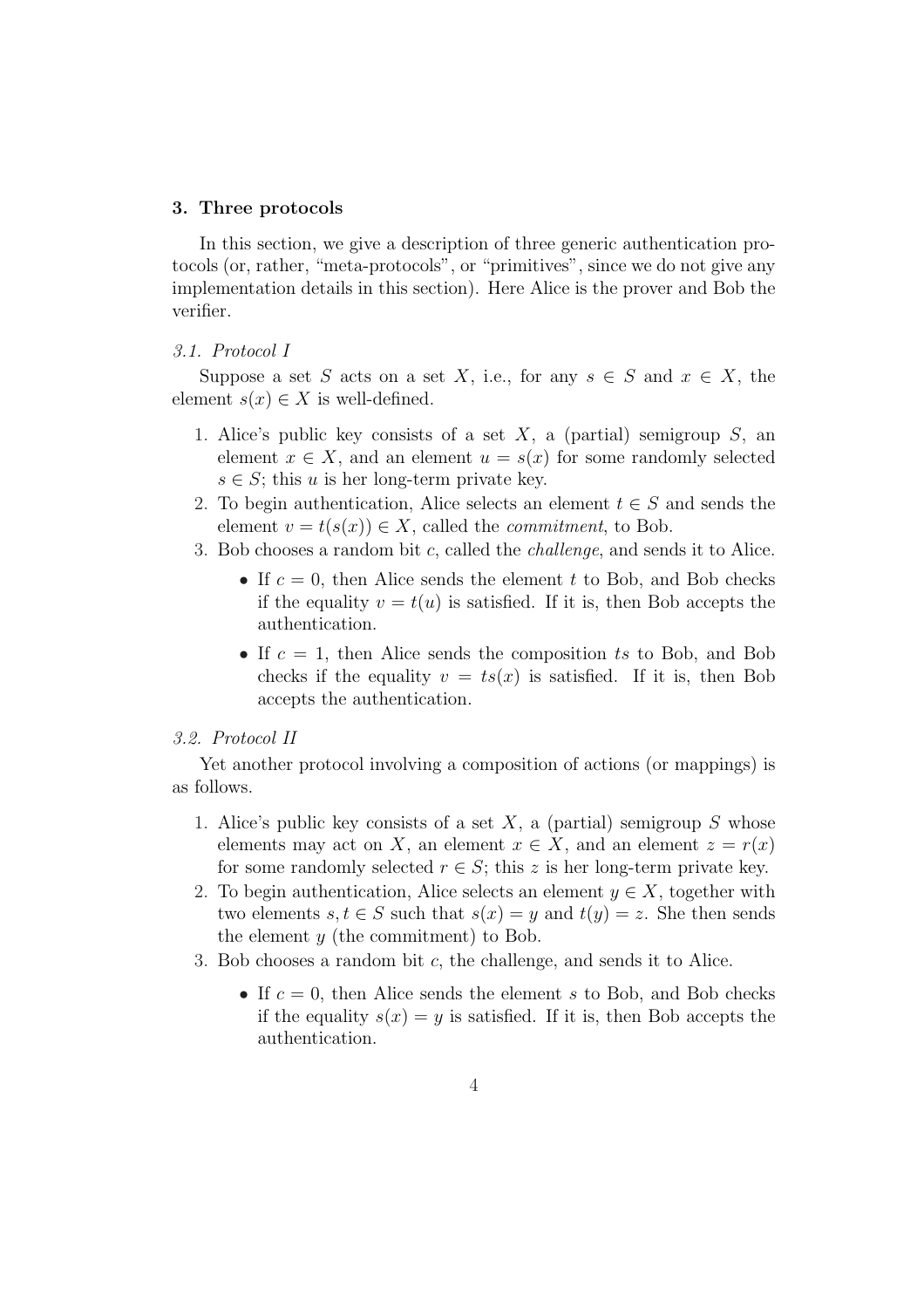• If  $c = 1$ , then Alice sends the element t to Bob, and Bob checks if the equality  $t(y) = z$  is satisfied. If it is, then Bob accepts the authentication.

We note that selecting an element  $y$  at the commitment step of this protocol may be non-trivial; later in this paper we show how to implement this step in particular realizations of Protocol II.

**Proposition 2.** Suppose that after several runs of steps  $(2)$ - $(3)$  of the above Protocol II, both values of c are encountered. Then successful forgery in such a protocol is equivalent to compromising Alice's long-term private key, i.e., to finding  $r' \in S$  such that  $z = r'(x)$ .

Proof. Suppose Eve wants to impersonate Alice. To that effect, she interferes with the commitment step by sending her own commitment  $y' \in X$  to Bob, such that  $s'(x) = y'$  and  $t'(y') = z$  for some  $s', t' \in S$ . Since she should be prepared to respond to both challenges  $c = 0$  and  $c = 1$ , she should be able to produce  $s'$  as well as  $t'$ . Therefore, she is able to also produce their composition  $t's'$ . The result now follows from:  $z = t'(y') = t'(s'(x))$  $(t's')(x)$ , so that  $r' = t's'$ .  $\Box$ 

## 3.3. Protocol III

In this protocol, the hardness of obtaining the long-term private key for the adversary can be based on "most any" search problem; we give some concrete examples in the following sections, whereas in this section, we give a generic protocol.

- 1. Alice's public key consists of a set S that has a property  $P$ . Her long-term private key is a  $proof$  (or a "witness") that  $S$  does have this property. We are also assuming that the property  $P$  is preserved by isomorphisms.
- 2. To begin authentication, Alice selects an isomorphism  $\varphi$  that can be applied to S, and sends the set  $S_1 = \varphi(S)$  (the commitment) to Bob.
- 3. Bob chooses a random bit c and sends it to Alice.
	- If  $c = 0$ , then Alice sends the isomorphism  $\varphi$  to Bob, and Bob checks (i) if  $\varphi(S) = S_1$  and (ii) if  $\varphi$  is an isomorphism.
	- If  $c = 1$ , then Alice sends a proof of the fact that  $S_1$  has the property  $P$  to Bob, and Bob checks its validity.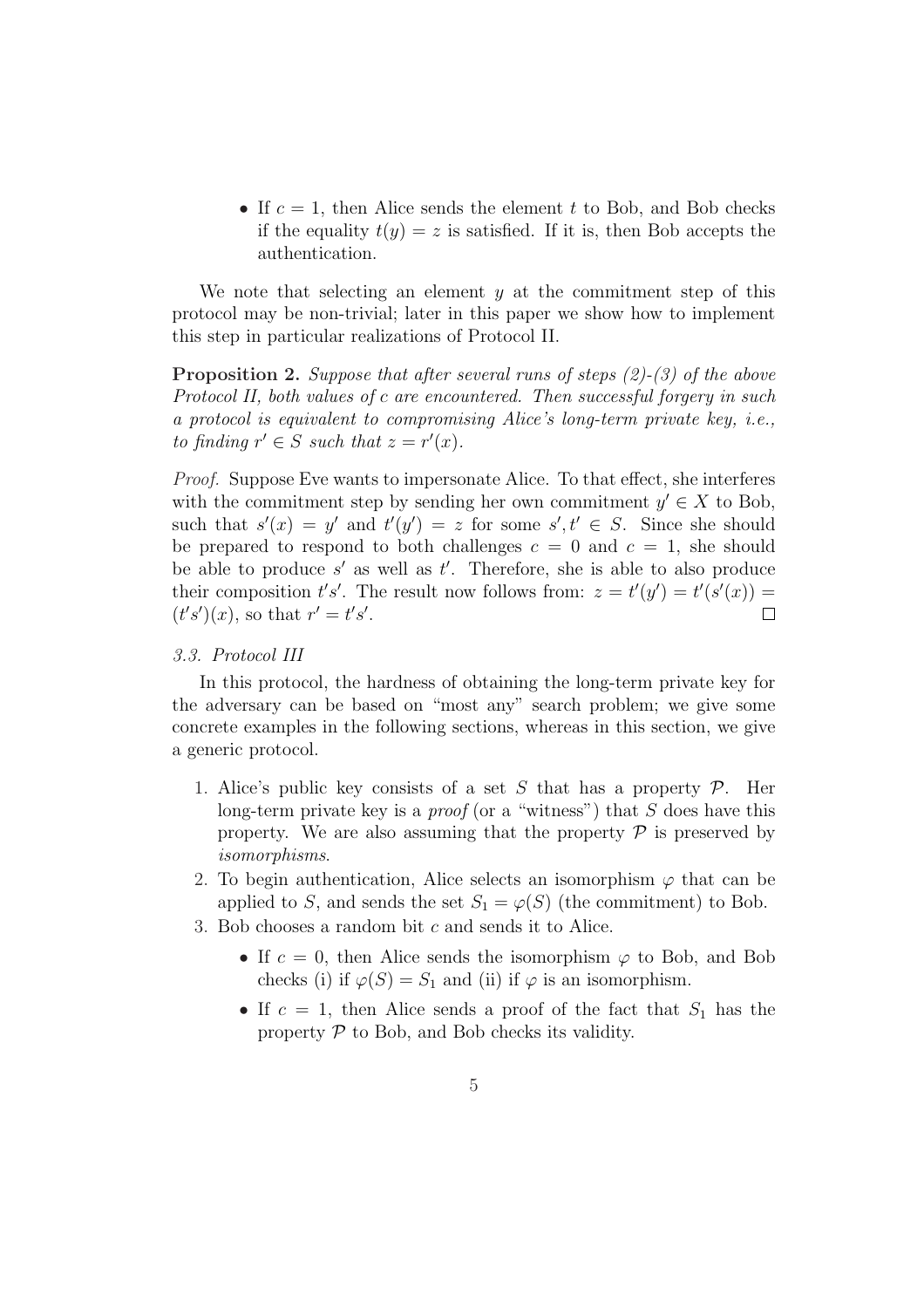The following proposition says that in the Protocol III, successful forgery is equivalent for the adversary to finding Alice's private key from her public key, which is equivalent, in turn, to giving a proof (or a "witness") that  $S$ does have the property  $P$ . The latter problem can be selected from a large pool of NP-hard problems (see e.g. [4]).

**Proposition 3.** Suppose that after several runs of steps  $(2)-(3)$  of the above Protocol III, both values of c are encountered. Then successful forgery in such a protocol is equivalent to finding a proof of the fact that S has the property  $\mathcal{P}$ .

Proof. Suppose Eve wants to impersonate Alice. To that effect, she interferes with the commitment step by sending her own commitment  $S'_{1}$  to Bob. Since she should be prepared to respond to the challenge  $c = 0$ , she should know an isomorphism  $\varphi' : S \to S'_1$ . On the other hand, since she should be prepared for the challenge  $c = 1$ , she should know a proof of the fact that  $S'_1$  has the property  $\mathcal{P}$ . Therefore, since  $\varphi'$  is invertible, this implies that she can produce a proof of the fact that S has the property  $P$ . This completes the proof in one direction.

The other direction is trivial.

 $\Box$ 

Remark 1. We note that finding a proof of the fact that a given S has a property  $\mathcal P$  is not a decision problem, but rather a search problem (sometimes also called a promise problem), so we cannot formally allocate it to one of the established complexity classes. However, we observe that, if there were an algorithm  $A$  that would produce, for any  $S$  having a property  $P$ , a proof of that fact in time bounded by a polynomial  $P(|S|)$  in the "size" |S| of S, then, given an arbitrary  $S'$ , we could run the algorithm  $A$  on  $S'$ , and if it would not produce a proof of  $S'$  having the property  $P$  after running over the time  $P(|S'|)$ , we could conclude that S' does not have the property P, thereby solving the corresponding decision problem in polynomial time.

#### 4. Subgraph isomorphism (Protocol II)

There is a classical realization of the Protocol I from Section 3 (actually, it also fits in with the Protocol III), based on the Graph Isomorphism problem, see [6]. We note that this decision problem is in the class NP, but it is not known to be NP-hard. Moreover, generic instances of this problem are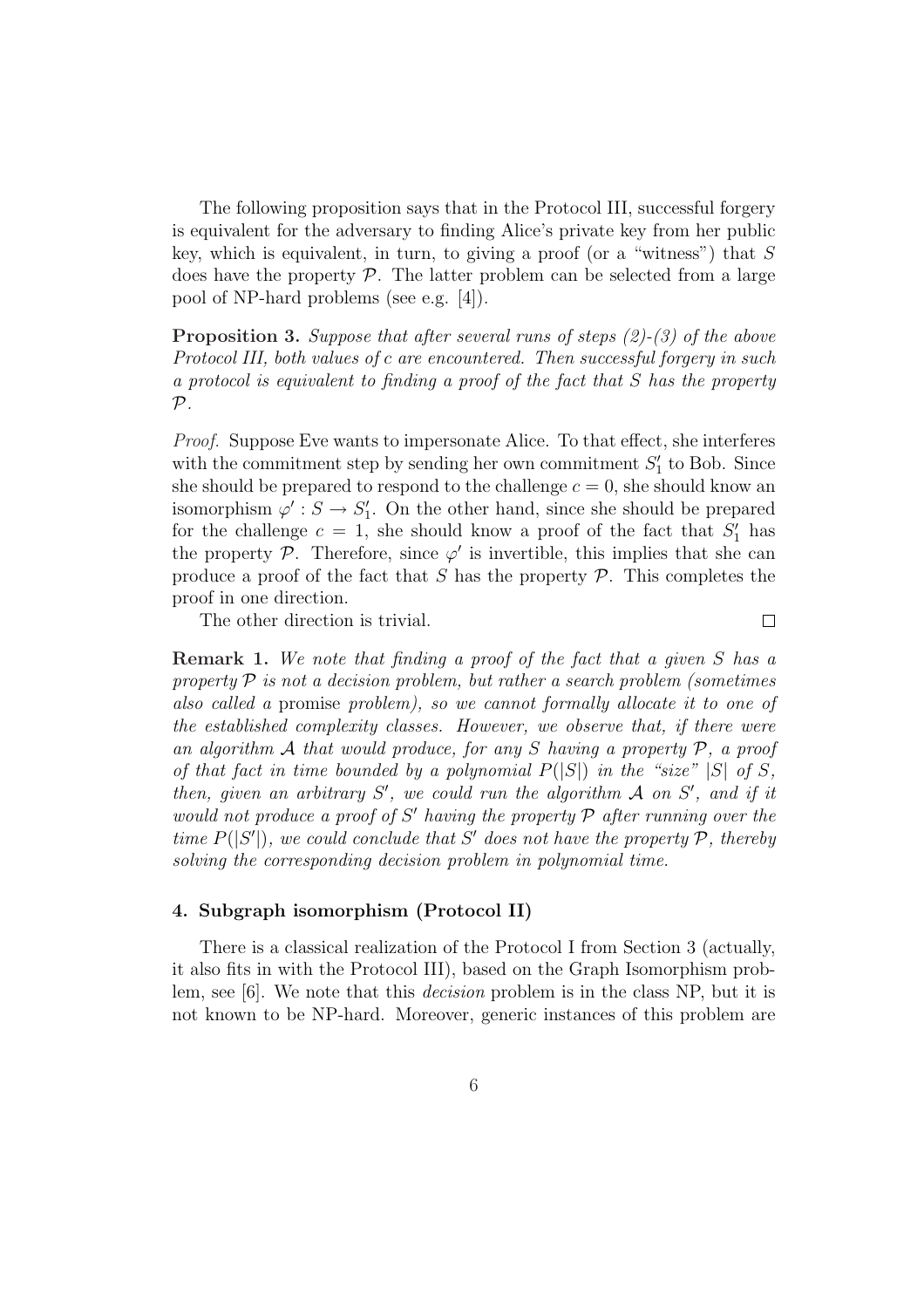easy, because two random graphs are typically non-isomorphic for trivial reasons. However, the problem that is actually used in [6] is a promise problem: given two isomorphic graphs, find a particular isomorphism between them. This is not a decision problem; therefore, if we are to allocate it to one of the established complexity classes, we need some kind of "stratification" to convert it to a decision problem. This can be done as follows. Any isomorphism of a graph  $\Gamma$  on *n* vertices can be identified with a permutation of the tuple  $(1, 2, \ldots, n)$ , i.e., with an element of the symmetric group  $S_n$ . If we choose a set of generators  $\{g_i\}$  of  $S_n$ , we can ask whether or not there is an isomorphism between two given graphs  $\Gamma$  and  $\Gamma_1$ , which can be represented as a product of at most  $k$  generators  $g_i$ . To the best of our knowledge, the question of NP-hardness of this problem has not been addressed in the literature, but it looks like a really interesting and important problem.

Anyway, in this section, we describe a realization of the Protocol II from Section 3, based on the Subgraph Isomorphism problem. It is very similar to the Graph Isomorphism problem, but unlike the Graph Isomorphism problem, it is known to be NP-hard, see e.g. [4, Problem GT48]. We also note that this problem contains many other problems about graphs, including the Hamiltonian Circuit problem, as special cases. The Subgraph Isomorphism problem is: given two graphs  $\Gamma_1$  and  $\Gamma_2$ , find out whether or not  $\Gamma_1$  is isomorphic to a subgraph of  $\Gamma_2$ .

- 1. Alice's public key consists of two graphs,  $\Gamma$  and  $\Gamma_2$ . Alice's private key is a subgraph  $\Gamma_1$  of  $\Gamma_2$  and an isomorphism  $\varphi : \Gamma \to \Gamma_1$ .
- 2. To begin authentication, Alice selects an "intermediate" graph  $\Lambda$ , which is a subgraph of  $\Gamma_2$ , and an isomorphic embedding  $\psi : \Gamma \to \Lambda$ , with  $\psi(\Gamma) = \Gamma_1$ . Then she sends the graph  $\Lambda$  (the commitment) to Bob, while keeping the embeddings  $\psi : \Gamma \to \Lambda$  and  $\tau : \Lambda \to \Gamma_2$  to herself.
- 3. Bob chooses a random bit c and sends it to Alice.
	- If  $c = 0$ , then Alice sends the embedding  $\psi$  to Bob, and Bob checks if  $\psi$  is actually an embedding of Γ into Λ.
	- If  $c = 1$ , then Alice sends the embedding  $\tau$  to Bob, and Bob checks if  $\tau$  is actually an embedding of  $\Lambda$  into  $\Gamma_2$ .

We point out here the following corollary to our Proposition 2:

**Corollary 1.** Suppose that after several runs of steps  $(2)-(3)$  of the above protocol, both values of c are encountered. Then successful forgery in such a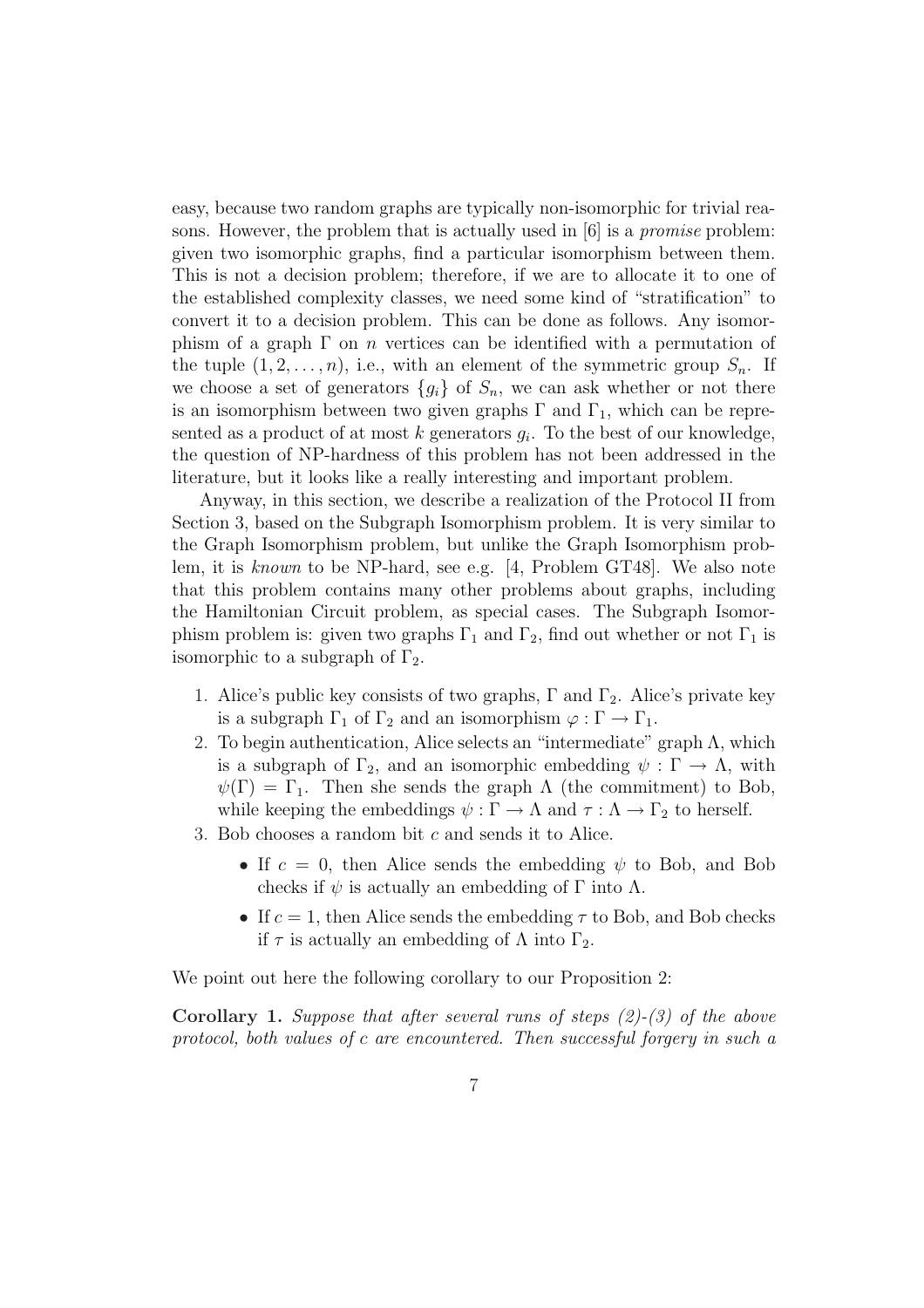# protocol is equivalent to compromising Alice's long-term private key, i.e., to finding an embedding  $\varphi'$  of  $\Gamma$  into  $\Gamma_2$ .

We note that the problem alluded to at the end of this corollary (the Subgraph Isomorphism problem) is NP-complete, see e.g. [4, Problem GT48].

A few more comments are in order.

- As it is usual with Feige-Fiat-Shamir-like authentication protocols, steps (2)-(3) of this protocol have to be iterated several times to prevent a successful forgery with non-negligible probability.
- When we say that Alice "sends" (or "publishes") a graph, that means that Alice sends or publishes its adjacency matrix. Thus, the size of Alice's public key is roughly  $2n^2$ , where *n* is the number of vertices in Γ.
- When we say that Alice "sends a subgraph" of a bigger graph, that means that Alice sends the numbers  $\{m_1, m_2, \ldots, m_n\}$  of vertices that define this subgraph in the bigger graph. When she sends such a subgraph together with an isomorphism from another (sub)graph, she sends a map  $(k_1, k_2, \ldots, k_n) \rightarrow (m_1, m_2, \ldots, m_n)$  between the vertices.
- Alice can construct the "intermediate" graph Λ at Step 2 of the protocol by simply discarding some randomly selected vertices (together with incident edges) of the graph  $\Gamma_2$  that do not belong to  $\Gamma_1$ . Since Alice knows an embedding of  $\Gamma$  into  $\Gamma_2$ , she will then know an embedding of Γ into  $Λ$ , too.

#### 5. Graph homomorphism (Protocol I)

In this section, we use the Graph Homomorphism problem that is known to be NP-complete, see [4, Problem GT52]. We have to briefly describe this problem first.

Given two graphs,  $\Gamma_1$  and  $\Gamma_2$ , the Graph Homomorphism problem asks whether or not there is a homomorphism  $f : \Gamma_1 \to \Gamma_2$ , i.e., a mapping from the vertex set of  $\Gamma_1$  onto the vertex set of  $\Gamma_2$  such that for any two adjacent vertices  $v_1, v_2$  of  $\Gamma_1$ , their images  $f(v_1)$  and  $f(v_2)$  are adjacent in  $\Gamma_2$ . We note that the Graph Homomorphism problem remains NP-complete even if  $\Gamma_2$  is a triangle, see [4, Problem GT52].

Now the authentication protocol is as follows.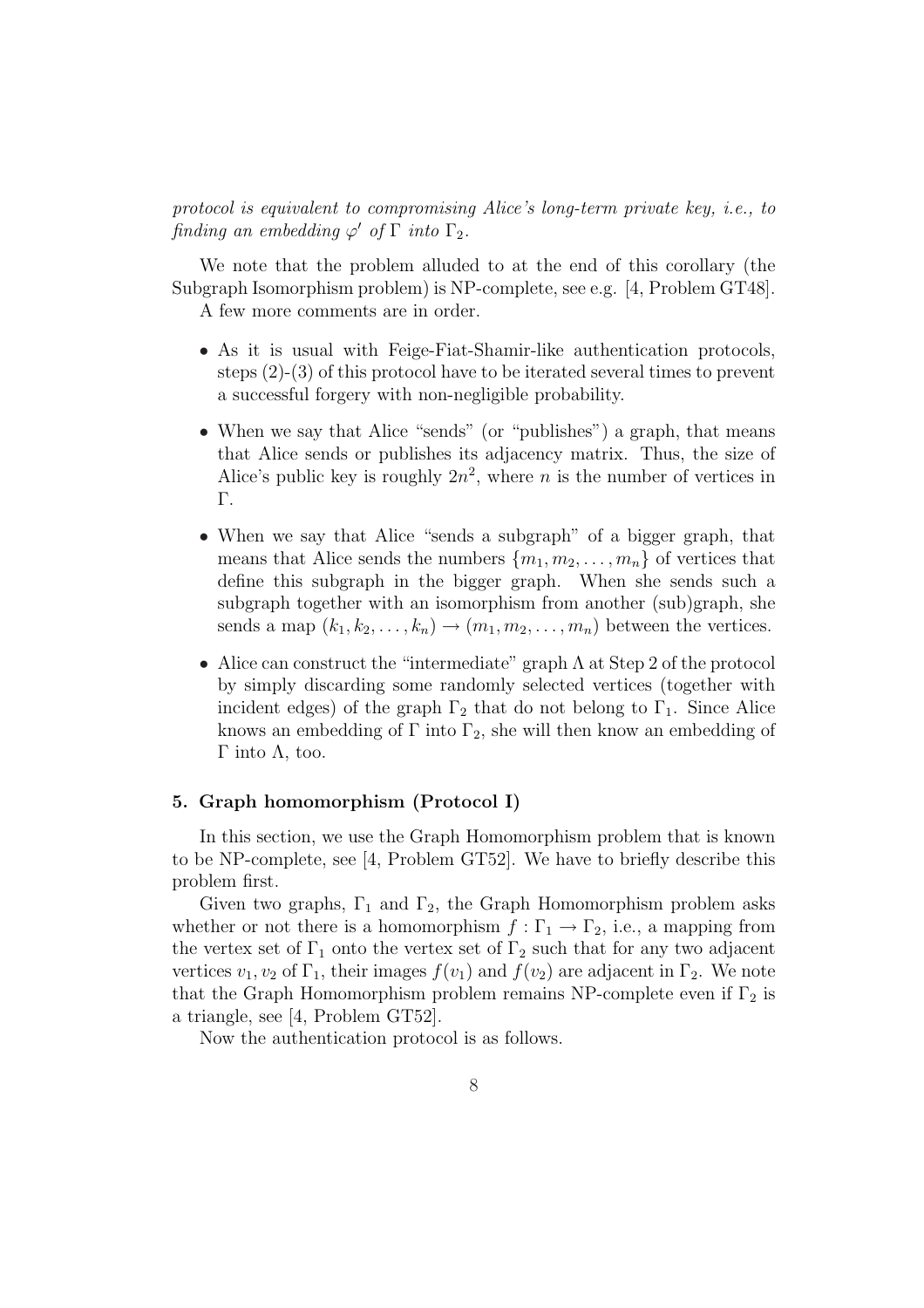- 1. Alice's public key consists of two graphs,  $\Gamma_1$  and  $\Gamma_2$ . Alice's long-term private key is a homomorphism  $\alpha : \Gamma_1 \to \Gamma_2$ .
- 2. To begin authentication, Alice selects a graph  $\Gamma$  together with a homomorphism  $\beta : \Gamma \to \Gamma_1$  and sends the graph  $\Gamma$  (the commitment) to Bob, while keeping  $\beta$  to herself.
- 3. Bob chooses a random bit  $c$  and sends it to Alice.
	- If  $c = 0$ , then Alice sends the homomorphism  $\beta$  to Bob, and Bob checks whether  $\beta(\Gamma) = \Gamma_1$  and whether  $\beta$  is a homomorphism (i.e., whether  $\beta$  takes adjacent vertices to adjacent ones).
	- If  $c = 1$ , then Alice sends the composition  $\alpha\beta = \beta(\alpha)$  to Bob, and Bob checks whether  $\alpha\beta(\Gamma) = \Gamma_2$  and whether  $\alpha\beta$  is a homomorphism.

We now give a couple of comments on the above protocol.

• To generate her public key, Alice starts with a random graph  $\Gamma_2$  and constructs  $\Gamma_1$  as follows. She selects randomly a subset  $V'$  of the vertex set of  $\Gamma_2$ , and for each vertex v from V' does the following. First, she replaces v by several new vertices  $u_1, \ldots, u_k$ . These vertices are going to be mapped onto the vertex  $v$  by the homomorphism that Alice is trying to construct. Thus, Alice arbitrarily connects each  $u_i$  to some other vertices adjacent to v. She repeats this procedure with each vertex from  $V'$  and obtains her private homomorphism  $\alpha$  as a composition of intermediate homomorphisms.

The same way Alice can construct a graph  $\Gamma$  from  $\Gamma_1$  at the commitment step.

• We note that, instead of trying to find a homomorphism between given graphs, Eve can try to find any graph  $\Gamma'$  that would map homomorphically onto both  $\Gamma_1$  and  $\Gamma_2$ , together with the corresponding homomorphisms. Then she can interfere at the commitment step and send this Γ' to Bob, which will allow her to respond to either challenge by Bob successfully. The problem of finding such a graph  $\Gamma'$  (a "common multiple" of two given graphs, so to speak) is of independent interest. We do not know whether it has been previously addressed in the literature.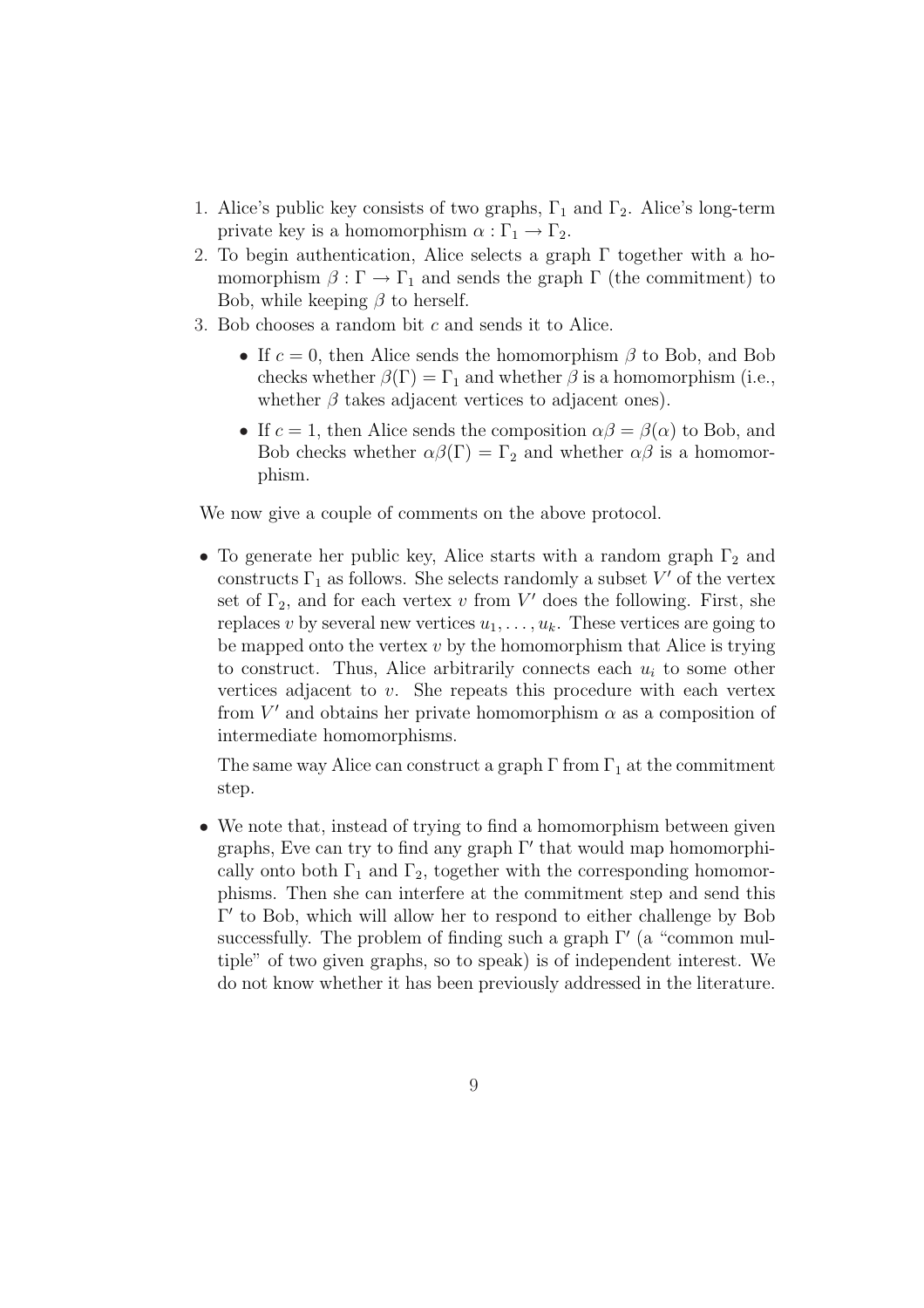#### 6. Graph colorability (Protocol III)

Graph colorability (more precisely, k-colorability) appears as problem [GT4] on the list of NP-complete problems in [4]. We include an authentication protocol based on this problem here as a special case of the Protocol III from Section 3. We note that a (rather peculiar) variant of this problem was shown to be NP-hard *on average* in [16] (the latter paper deals with edge coloring though). As we have pointed out in our Section 3, "most any" search problem can be used in Protocol III; we choose the graph colorability problem here just to illustrate this point, i.e., we do not claim that this is the best choice of underlying problem in terms of security, say.

- 1. Alice's public key is a k-colorable graph  $\Gamma$ , and her private key is a k-coloring of  $\Gamma$ , for some (public) k.
- 2. To begin authentication, Alice selects an isomorphism  $\psi : \Gamma \to \Gamma_1$ , and sends the graph  $\Gamma_1$  (the commitment) to Bob.
- 3. Bob chooses a random bit c and sends it to Alice.
	- If  $c = 0$ , then Alice sends the isomorphism  $\psi$  to Bob. Bob verifies that  $\psi$  is, indeed, an isomorphism from  $\Gamma$  onto  $\Gamma_1$ .
	- If  $c = 1$ , then Alice sends a k-coloring of  $\Gamma_1$  to Bob. Bob verifies that this is, indeed, a k-coloring of  $\Gamma_1$ .

Again, a couple of comments are in order.

- It is obvious that if  $\Gamma$  is k-colorable and  $\Gamma_1$  is isomorphic to  $\Gamma$ , then  $\Gamma_1$ is k-colorable, too.
- When we say that Alice "sends a k-coloring", that means that Alice sends a set of pairs  $(v_i, n_i)$ , where  $v_i$  is a vertex and  $n_i$  are integers between 1 and k such that, if  $v_i$  is adjacent to  $v_j$ , then  $n_i \neq n_j$ .
- Alice's algorithm for creating her public key (i.e., a k-colorable graph  $\Gamma$ ) is as follows. First she selects a number  $n$  of vertices; then she partitions n into a sum of k positive integers:  $n = n_1 + \ldots + n_k$ . Now the vertex set V of the graph  $\Gamma$  will be the union of the sets  $V_i$  of cardinality  $n_i$ . No two vertices that belong to the same  $V_i$  will be adjacent, and any two vertices that belong to different  $V_i$  will be adjacent with probability 1  $\frac{1}{2}$ . The k-coloring of Γ) is then obvious: all vertices in the set  $V_i$  are colored in color i.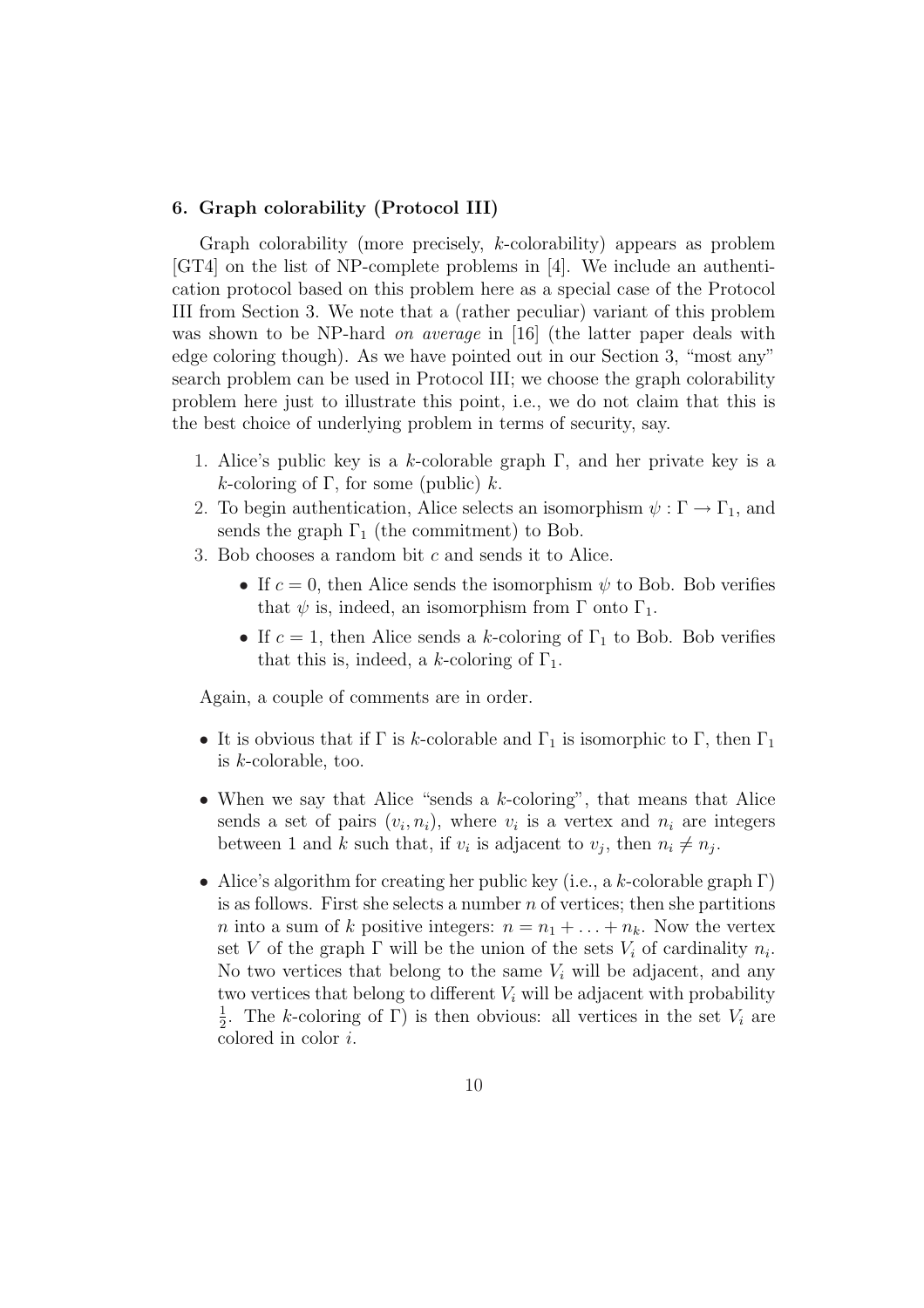**Proposition 4.** Suppose that after several runs of steps  $(2)-(3)$  of the above protocol, both values of c are encountered. Then successful forgery is equivalent to finding a k-coloring of  $\Gamma$ .

Proof. Suppose Eve wants to impersonate Alice. To that effect, she interferes with the commitment step by sending her own commitment  $\Gamma'_1$  to Bob. Since she should be prepared to respond to the challenge  $c = 0$ , she should know an isomorphism  $\psi'$  between  $\Gamma$  and  $\Gamma'_1$ . On the other hand, since she should be prepared for the challenge  $c = 1$ , she should be able to produce a k-coloring of  $\Gamma'_1$ . Since she knows  $\psi'$  and since  $\psi'$  is invertible, this implies that she can produce a  $k$ -coloring of Γ. This completes the proof in one direction.

The other direction is trivial.

 $\Box$ 

#### 7. Endomorphisms of groups or rings (Protocol I)

In this section, we describe a realization of the Protocol I from Section 3 based on an algebraic problem known as the endomorphism problem, which can be formulated as follows. Given a group (or a semigroup, or a ring, or whatever) G and two elements  $g, h \in G$ , find out whether or not there is an endomorphism of G (i.e., a homomorphism of G into itself) that takes  $g$  to h.

For some particular groups (and rings), the endomorphism problem is known to be equivalent to the Diophantine problem (see [12, 13]), and therefore the decision problem in these groups is algorithmically unsolvable [9], which implies that the related search problem does not admit a solution in time bounded by any recursive function of the size of an input.

We also note at this point that there is evidence (see e.g. [14]) that finding an isomorphism (or a nontrivial homomorphism) between (finitedimensional) *algebras* over **Q** is hard.

Below we give a description of the authentication protocol based on the endomorphism problem, without specifying a platform group (or a ring), and then discuss possible platforms.

- 1. Alice's public key consists of a group (or a ring) G and two elements  $g, h \in G$ , such that  $\varphi(g) = h$  for some endomorphism  $\varphi \in End(G)$ . This  $\varphi$  is Alice's private key.
- 2. To begin authentication, Alice selects an automorphism  $\psi$  of G and sends the element  $v = \psi(h)$  (the commitment) to Bob.
- 3. Bob chooses a random bit c and sends it to Alice.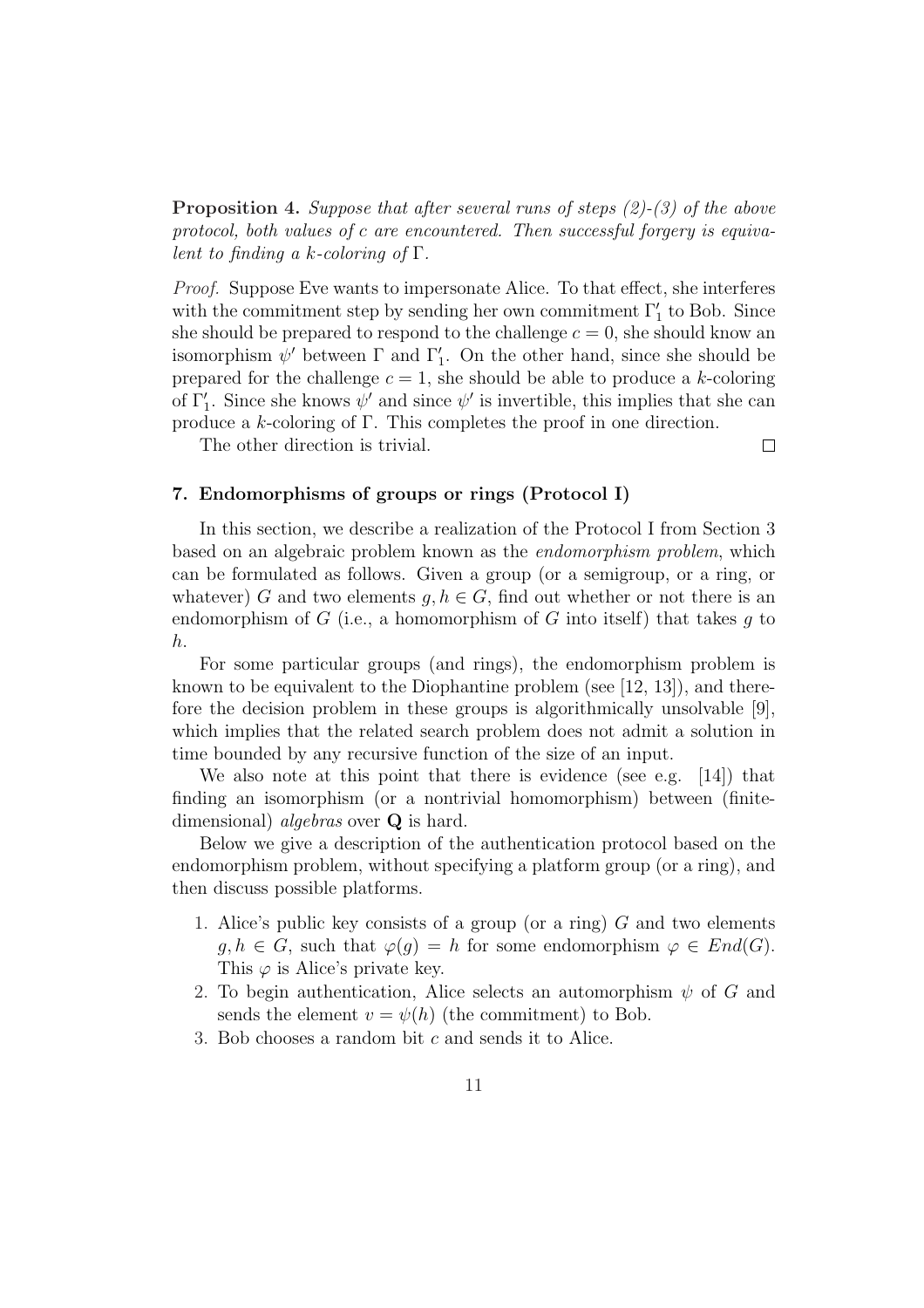- If  $c = 0$ , then Alice sends the automorphism  $\psi$  to Bob, and Bob checks whether  $v = \psi(h)$  and whether  $\psi$  is an automorphism.
- If  $c = 1$ , then Alice sends the composite endomorphism  $\psi \varphi = \psi(\varphi)$ to Bob, and Bob checks whether  $\psi \varphi(q) = v$  and whether  $\psi \varphi$  is an endomorphism.

Here we point out that checking whether a given map is an endomorphism (or an automorphism) depends on how the platform group  $G$  is given. If, for example,  $G$  is given by generators and defining relators, then checking whether a given map is an endomorphism of  $G$  amounts to checking whether every defining relator is taken by this map to an element equal to 1 in G. Thus, the *word problem* in G (see e.g. [8] or [11]) has to be efficiently solvable.

Checking whether a given map is an automorphism is more complex, and there is no general recipe for doing that, although for a particular platform group that we describe in subsection 7.1 this can be done very efficiently. In general, it would make sense for Alice to supply a proof (at the response step) that her  $\psi$  is an automorphism; this proof would then depend on an algorithm Alice used to produce  $\psi$ .

Proposition 5. Suppose that after several runs of steps (2)-(3) of the above protocol, both values of c are encountered. Then successful forgery is equivalent to finding an endomorphism  $\varphi$  such that  $\varphi(q) = h$ , and is therefore NP-hard in some groups (and rings) G.

The proof is similar to that of Proposition 4. We also note that in [7], a class of rings is designed for which the problem of existence of an endomorphism between two given rings from this class is NP-hard.

A particular example of a group with the NP-hard endomorphism problem is given in the following subsection.

#### 7.1. Platform: free metabelian group of rank 2

A group G is called *abelian* (or commutative) if  $[a, b] = 1$  for any  $a, b \in G$ , where [a, b] is the notation for  $a^{-1}b^{-1}ab$ . This can be generalized in different ways. A group G is called metabelian if  $[[x, y], [z, t]] = 1$  for any  $x, y, z, t \in$ G. The commutator subgroup of G is the group  $G' = [G, G]$  generated by all commutators, i.e., by expressions of the form  $[u, v] = u^{-1}v^{-1}uv$ , where  $u, v \in G$ . The second commutator subgroup  $G''$  is the commutator of the commutator of G.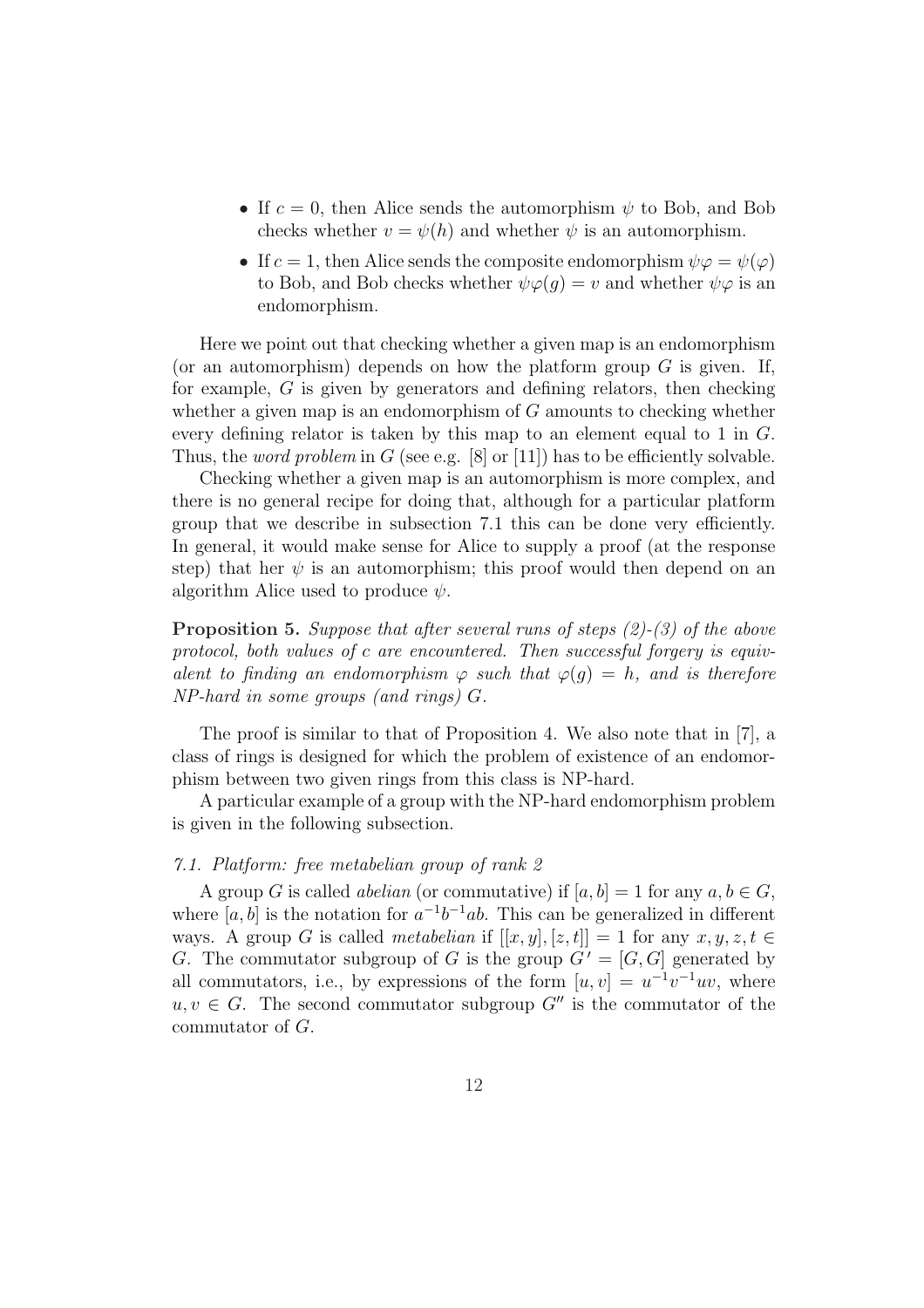**Definition 1.** Let  $F_n$  be the free group of rank n. The factor group  $F_n/F_n''$ is called the *free metabelian group* of rank n, which we denote by  $M_n$ .

Roman'kov [13] showed that, given any Diophantine equation  $E$ , one can efficiently (in linear time in the "length" of  $E$ ) construct a pair of elements  $u, v$  of the group  $M_2$ , such that to any solution of the equation E, there corresponds an endomorphism of  $M_2$  that takes u to v, and vice versa. Therefore, there are pairs of elements of  $M_2$  for which the endomorphism problem is NP-hard (see e.g. [4, Problem AN8]). Thus, if a free metabelian group is used as the platform for the protocol in this section, then, by Proposition 5, forgery in that protocol is NP-hard.

# 7.2. Platform:  $\mathbf{Z}_p^*$

Here the platform group is  $\mathbf{Z}_p^*$ , for a prime p. Then, since  $\mathbf{Z}_{p-1}^*$  acts on  $\mathbf{Z}_p^*$ by automorphisms, via the exponentiation, this can be used as the platform for the Protocol II. In this case, forgery is equivalent to solving the discrete logarithm problem, by Proposition 5.

Acknowledgement. The first author is grateful to Max Planck Institut für Mathematik, Bonn for its hospitality during the work on this paper.

## References

- [1] P. Caballero-Gil and C. Hernández-Goya, *Strong Solutions to the Iden*tification Problem, in: 7th Annual International Conference COCOON 2001, Lecture Notes Comp. Sc. 2108 (2001), 257–262.
- [2] P. Caballero-Gil and C. Hernández-Goya, A Zero-Knowledge Identification Scheme Based on an Average-Case NP-Complete Problem, in: Computer Network Security, MMM-ACNS 2003, St. Petersburg, Russia. Lecture Notes Comp. Sc. 2776 (2003), 289–297.
- [3] U. Feige, A. Fiat and A. Shamir, Zero knowledge proofs of identity, Journal of Cryptology 1 (1987), 77–94.
- [4] M. Garey, J. Johnson, Computers and Intractability, A Guide to NP-Completeness, W. H. Freeman, 1979.
- [5] O. Goldreich, *Foundations of cryptography*, Cambridge University Press, 2001.